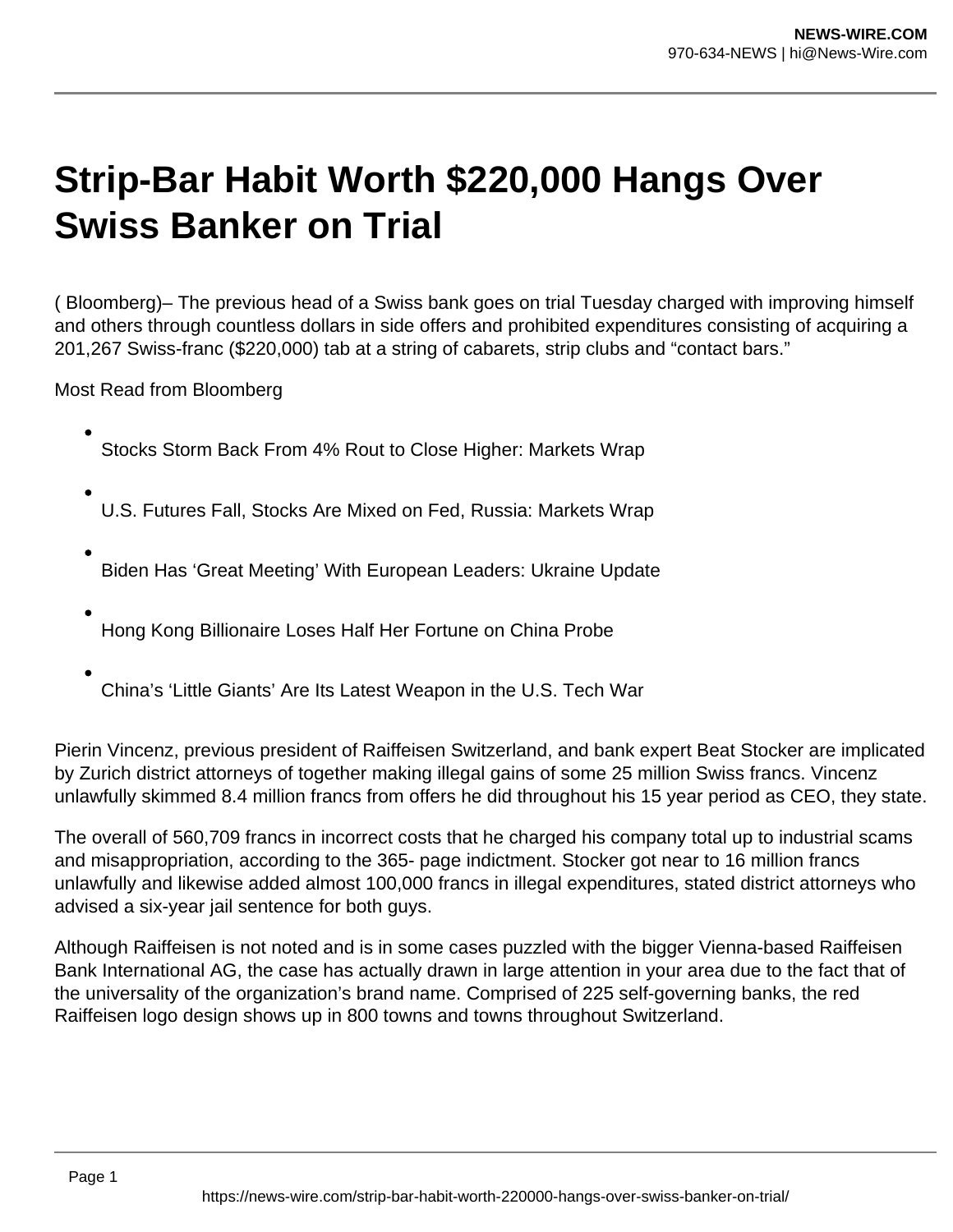## Tinder Tab

In addition to the strip club costs, Vincenz is implicated by district attorneys of billing Raiffeisen 251,023 Swiss francs for flights, lodging and meals with friends and family. He likewise apparently charged the bank 3,778 francs for the expense of fixing a hotel space at the luxury Zurich Park Hyatt trashed in 2014 throughout a "huge conflict" in between Vincenz and a strip club dancer he was dating at the time. In 2015, according to district attorneys, he billed Raiffeisen 700 francs for supper and beverages for a lady he fulfilled on the dating app Tinder.

Lorenz Erni, an attorney for Vincenz, decreased to comment. Attorneys for Stocker did not return messages looking for remark.

The bulk of Vincenz's supposed gains, nevertheless, originated from cash he and Stocker abused throughout acquisitions he supervised throughout his period as CEO, state district attorneys. Vincenz, now 65, led a growth of the bank beginning in 1999 targeted at expanding its retail existence versus bigger competitors Credit Suisse Group AG and UBS Group AG.

That method prospered, insofar as Raiffeisen was categorized in 2014 by the Swiss reserve bank as 'systemically crucial' and for that reason based on harder guidelines consisting of a greater capital ratio. A huge part of the development technique was constructing stakes in business which led to a concentration of leading management functions and then rumblings in Swiss monetary circles about possible disputes of interest.

## Major Failings

In 2016, banking regulator Finma opened an examination. Authorities were particularly thinking about the nature of offers struck through Investnet Holding AG, an investment firm Vincenz was purchasing shares in however which was bulk owned by Raiffeisen. Finma would go on to conclude that Raiffeisen was accountable for "significant business governance failings" for not sufficiently monitoring Vincenz.

The St. Gallen, Switzerland-based bank decreased to comment ahead of the trial. Raiffeisen stated it has actually carried out audit reform procedures asked for by Finma, which have actually been evaluated by the regulator and "considered suitable."

In early 2018, Zurich district attorneys opened a criminal probe into those offers and Vincenz was jailed. He was launched in mid-June after more than 100 days in custody. Raiffeisen went on to submit a criminal problem versus him and is a personal complainant in the event.

The trial of Vincenz, Stocker and 5 other people in the event, who can't be called under Swiss reporting constraints, is arranged to run all week.

Most Read from Bloomberg Businessweek